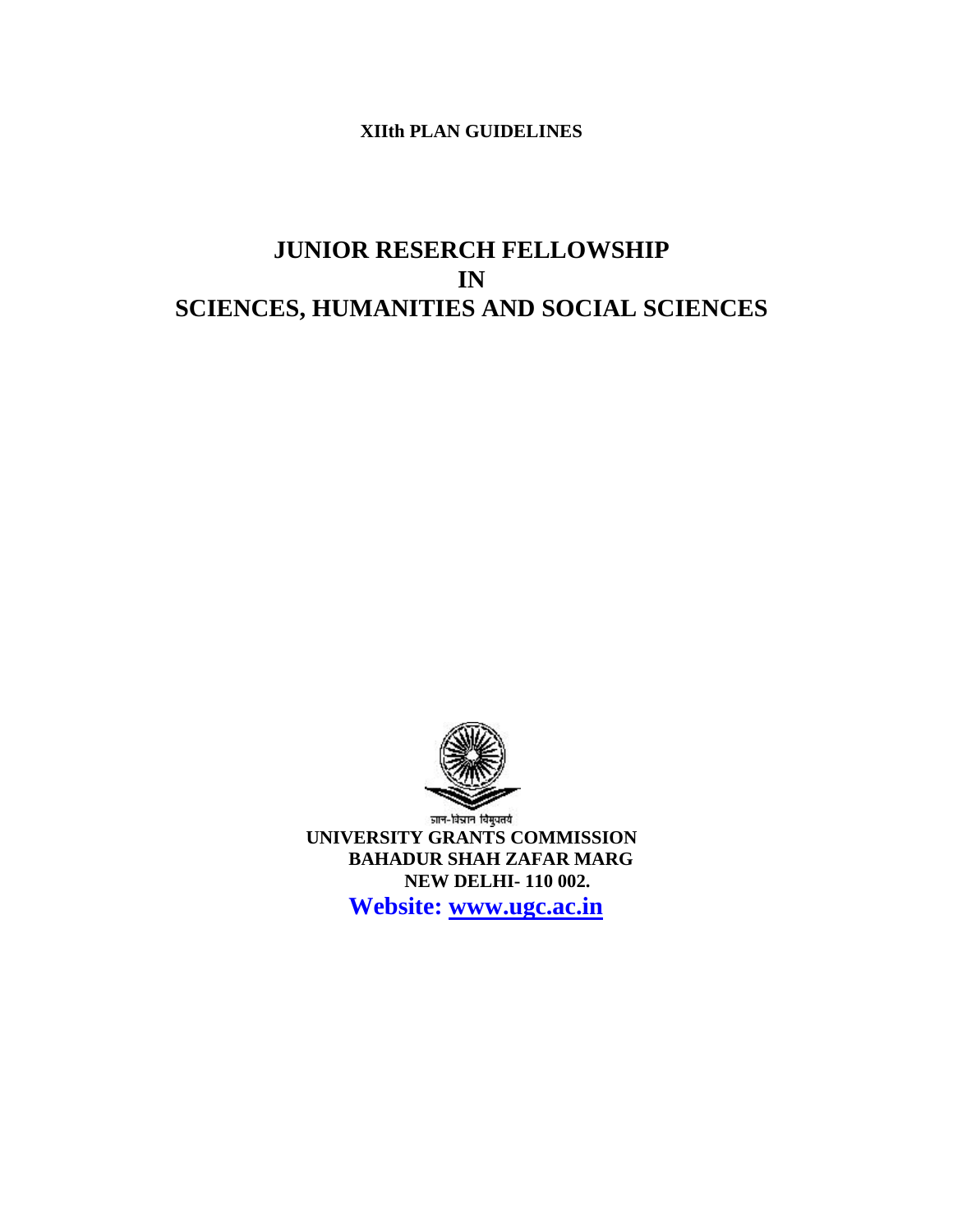# **UNIVERSITY GRANTS COMMISSION**

# **XII PLAN GUIDELINES**

# **JUNIOR RESEARCH FELLOWSHIP IN SCIENCE, HUMANITIES ANDSOCIAL SCIENCES**

# **1. INTRODUCTION**

The Junior Research Fellowship (JRF) scheme of the University Grants Commission (UGC) is open to candidates who qualify in the National Eligibility Test-Junior Research Fellowship(NET-JRF) of the UGC and the UGC-Council of Scientific and Industrial Research (UGC-CSIR) joint test. However, please note that these are qualifying tests only and do not bestow a fellowship upon the candidate.

# **2. OBJECTIVES**

The objective of the JRF scheme is to provide opportunities to NET-JRF qualifiedcandidates to undertake advanced studies and research leading to M.Phil/Ph.D. Degrees in Humanities and Social Sciences including Languages and Sciences.

# **3. TARGET GROUP/ELIGIBILITY**

**Target Group**: Candidates who have qualified in NET-JRF or the UGC-CSIR joint tests.

**Eligibility:**Candidates who have qualified in NET-JRF or the UGC-CSIR joint test. However, the registration for the M.Phil/PhD is made by the Universities/Institutions/Colleges within stipulated period of two years from the date of declaration of result or date of issue of award letter/**date of joining the fellowship.**

# **4. NATURE OF ASSISTANCE AVAILABLE UNDER THE SCHEME:-**

The tenure of fellowship is initially for two years under the JRF scheme. Upon expiry of this period, the work of the Fellow will be evaluated by experts. If the research work is found satisfactory, his/her tenure will be extended for a further period of three years under the enhanced emoluments of the Senior Research Fellowship (SRF).

In case the work for the first two years is not found satisfactory, an additional year will be given to him/her for improvement. However, during this period he/she will be designated as a Junior Research Fellow. In such cases work will be evaluated again after three years, and if improvement is found, the Fellow will get two more years under the SRF. Thus, the total period of fellowship (JRF and SRF) is five years and there is no further provision of extension.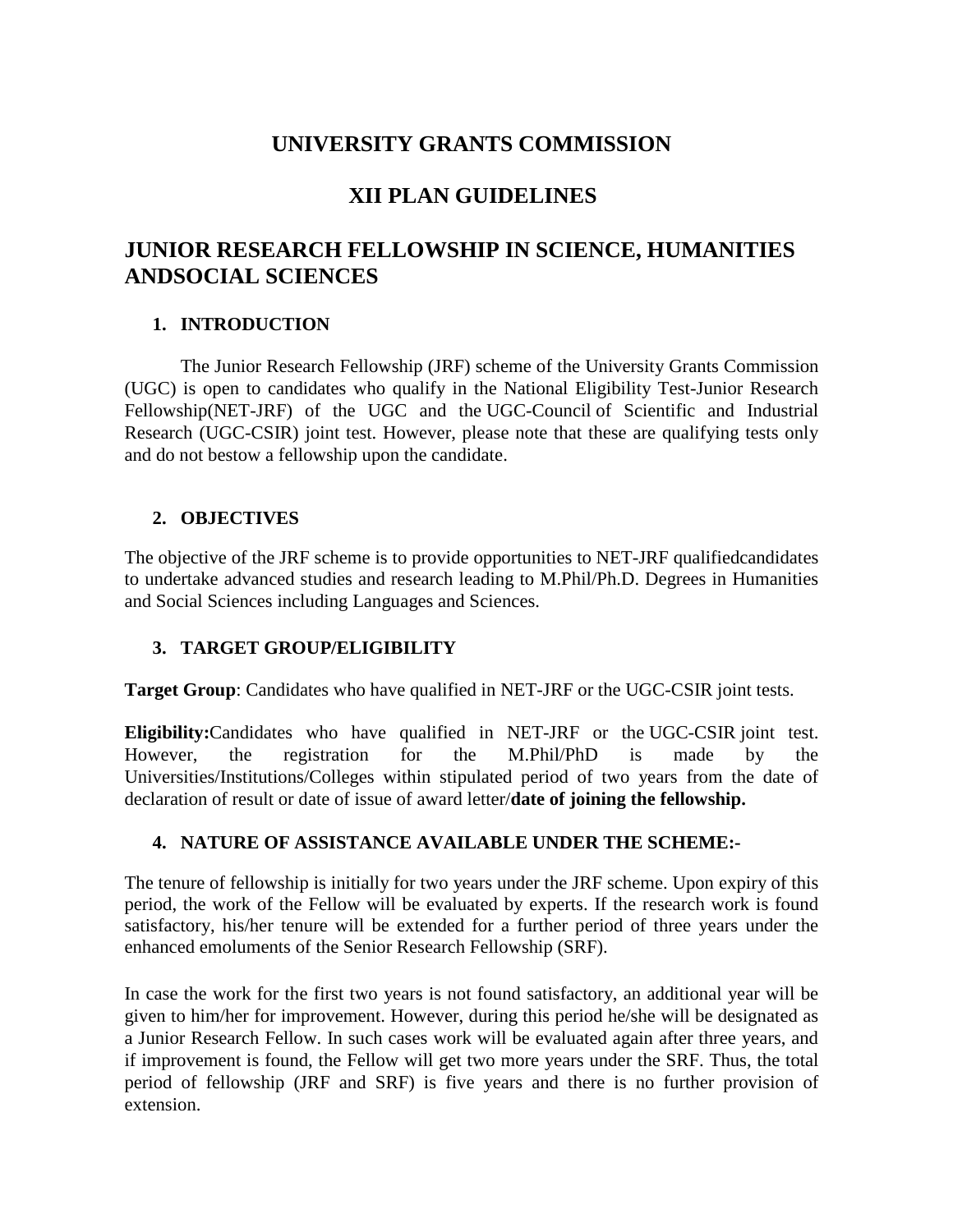#### **The enhanced rates are applicable w.e.f. 1.12.2014.**

| Fellowship     | $Rs.25,000/-p.m.$ for initial two years<br>$\omega$<br>@ Rs.28,000/-p.m. for remaining tenure | <b>JRF</b><br><b>SRF</b> |
|----------------|-----------------------------------------------------------------------------------------------|--------------------------|
| Contingency A. | Rs.10,000/-p.a. for initial two years<br>$\omega$                                             | Humanities &<br>Social   |
|                | $Rs.20,500/-p.a.$ for remaining tenure<br>$\omega$                                            | <b>Sciences</b>          |
| Contingency B. | Rs.12,000/-p.a. for initial two years<br>$\omega$                                             | Science                  |
|                | Rs.25,000/-p.a for remaining tenure<br>$\omega$                                               |                          |
| Escort/Reader  | Rs. $2,000/-p.m.$ in case of physically<br>(a)                                                |                          |
| Assistance     | Handicapped & blind candidates.                                                               |                          |
|                | Categorization of<br>cities<br>per<br>as                                                      | by                       |
| <b>HRA</b>     | Government of India                                                                           |                          |

\_\_\_\_\_\_\_\_\_\_\_\_\_\_\_\_\_\_\_\_\_\_\_\_\_\_\_\_\_\_\_\_\_\_\_\_\_\_\_\_\_\_\_\_\_\_\_\_\_\_\_\_\_\_\_\_\_\_

## **4.1 HRA**

- i. Suitable single-seated hostel accommodation may be provided to the candidates in the institutions. In such cases, the fellow is eligible to draw only hostel fees excluding mess, electricity, water charges, etc. A certificate to this effect is to be furnished through the Registrar/Director/Principal. HRA is not permissible for those candidates who are staying in Hostel accommodation.
- ii. In case of non availability of hostel accommodation, the fellow may be provided with single accommodation by the host institution. In such cases, the rent paid by the fellow on actual basis may be reimbursed subject to the ceiling of HRA as per Govt. of India norms.
- iii. If the fellow makes her own arrangements of accommodation, she may be entitled to draw HRA as per categorization of cities by the Govt. of India.

#### **4.2 Medical**

No separate/fixed medical assistance is provided. However, the fellow may avail of the medical facilities available in the institution/university/college.

## **4.3 Leave**

- i. Fellows are entitled for a maximum period of 30 days of leave in a year in addition to public holidays. They are not entitled to any other vacations.
- ii. Candidates are eligible for maternity/ Paternity leave as per Govt. of India norms issued from time to time at full rates of fellowship once during the tenure of their award.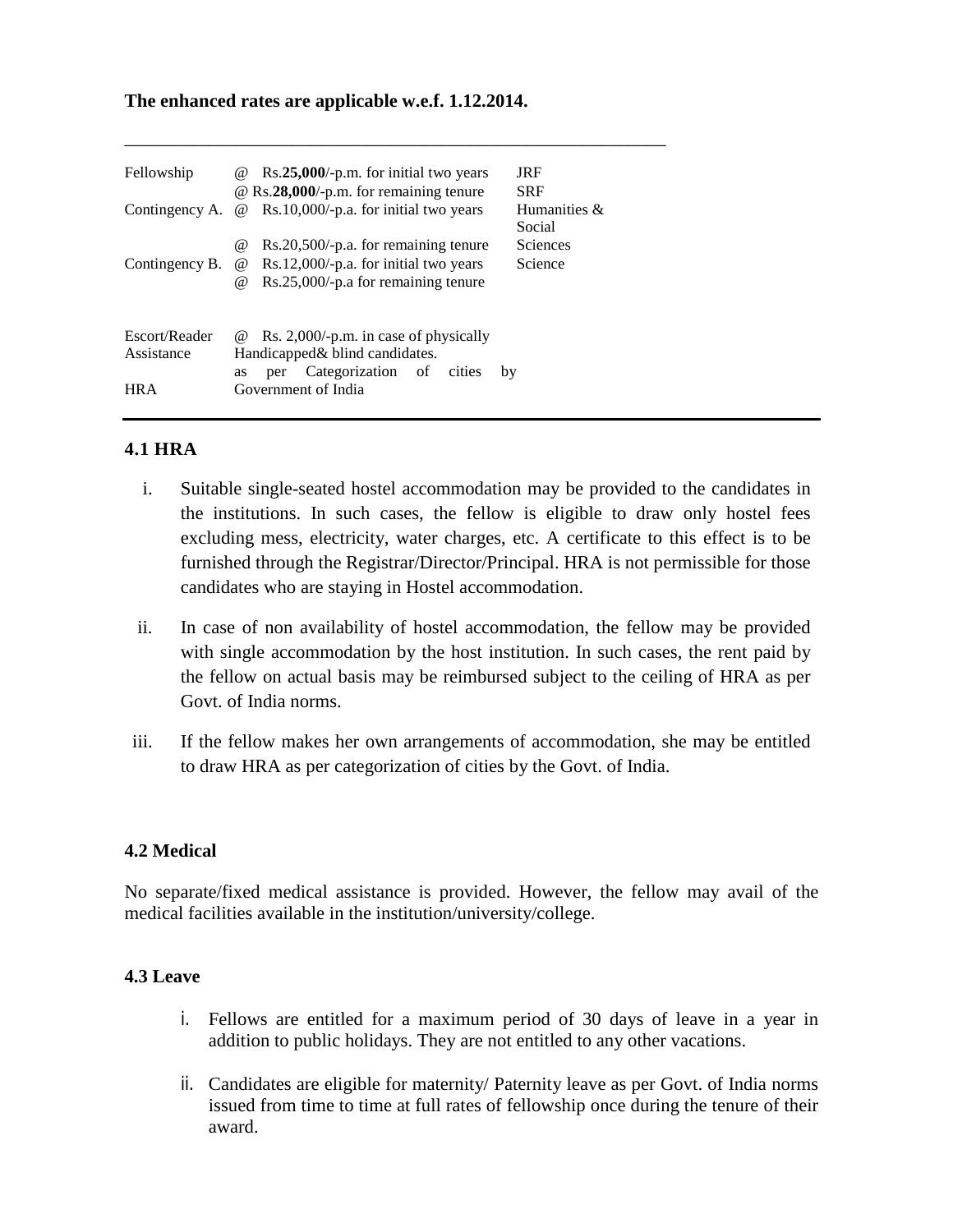- iii. Beside this an 'Intermittent Break' for a maximum period of 1 year may also be permissible to the women candidates. The leave can be availed 3 times during the entire period of fellowship. However, the total duration of leave shall not exceed one year. This Flexi Time period should not be counted towards the tenure of the fellowship and thus effectively the total period of fellowship will remain the same.
- iv. **Academic Leave:-**Academic leave without fellowship shall be permissible only for one year throughout the tenure (for any kind of academic assignment/teaching/foreign visit in connection with research work). The period of leave without fellowship will be counted towards the tenure. Expenditure on foreign visit in connection to research work cannot be claimed from UGC.

**Note: All kinds of leave should be approved at the level of the University/College/Institute.Prior approval of the University/Institution/College is mandatory for all types of leaves.**

# **5. Tenure of Fellowship:**

These are integrated five year fellowship for M.Phil. and Ph.D. subject academic criteria in force for selection of Ph.D. programme.

| Name of the course | <b>Maximum duration</b> | <b>Admissibility of JRF and SRF</b> |                   |
|--------------------|-------------------------|-------------------------------------|-------------------|
|                    |                         | <b>JRF</b>                          | <b>SRF</b>        |
|                    |                         |                                     |                   |
| $M.Phil. +Ph.D$    | 5 years                 | 2 years                             | Remaining 3 years |
|                    |                         |                                     |                   |
| Ph.D               | years                   | years                               | Remaining 3 years |

The duration of fellowship is as under:-

• **Tenure of fellowship is for five years from the date of joining. M. Phil is for two years. Fellowship will be granted upto date of submission of Ph.D. Thesis or 5 years whichever is earlier.**

# **6. Procedure for Applying for the Scheme (JRF):**

Only NET/UGC-CSIR joint tests qualified candidates are eligible to apply (for fellowship) under the scheme. The qualified candidates have to apply against the advertisements given by the universities/institutions/colleges recognized under

- (ii) Grant-in-aid Deemed Universities under Sec-3.
- (iii)Universities/Institution funded by State/Central Government.
- (iv)Institution of National Importance.

<sup>(</sup>i) Sec. 2 (f) and 12 (B) of the UGC Act, 1956.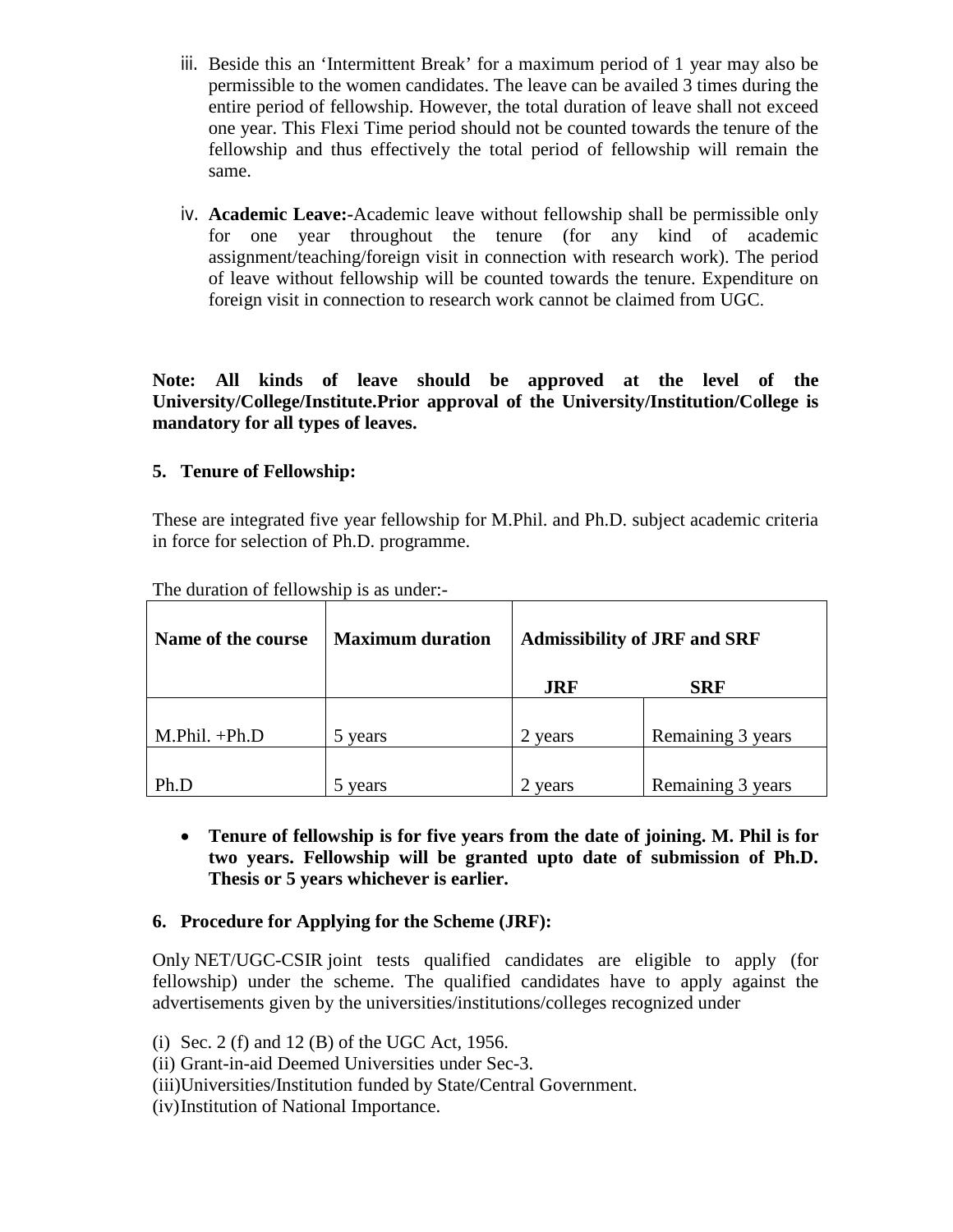# **7. Joining in Fellowship & Registration in Ph.D.:-**

- (i) The candidate must join the fellowship within 6 months from date of issue of the award letter.
- (ii) For the candidates already registered/admitted in Ph.D./M.Phil., the fellowship shall commence from the declaration of UGC NET-JRF/CSIR-UGC-NET-JRF result, whichever is applicable.
- (iii)For the candidates who are not yet registered/admitted in Ph.D./M.Phil., the fellowship shall commence from the date of joining as a research fellow in M.Phil/Ph.D programme
- (iv)The tenure of the fellowship is of five years from date of commencement of fellowship.
- (v) In case of integrated Ph.D. or M.Phil. to Ph.D., the maximum tenure is 5 years including M.Phil period of fellowship.
- (vi)Registration for Ph.D. is mandatory within 2 years from the date of joining as a research fellow. If candidate has not registered himself/herself within 2 years from date of joining, then fellowship will be discontinued upto his registration for Ph.D.
- (vii) In the cases where the fellowship has been discontinued as per clause (vi) above, the fellowship may be resumed after the registration in Ph.D within 5 years from the commencement of fellowship subject to satisfactory performance (verified by Supervisor and counter signed by the Registrar/Principal/Director of the University/College/Institute concerned). However, the tenure of fellowship in such cases will be limited to 5 years from the date of joining in fellowship including the M.Phil period of fellowship.

# **8. Procedure for release of grants by the UGC** :

- (i) **Joining:-** On receipt of the Joining Report in the prescribed proforma (**Annexure-II**) and eligibility certificate from the university/institution, the UGC office will accept the candidature of the Fellow and will release the first instalment of admissible grants to the individual JRFs as per norms.
- (ii) **Continuation Certificate**:- At the end of every three months a 'Continuation Certificate' in the prescribed proforma as per Annexure-III. This will make the fellow eligible to draw the fellowship for the next three months.

# **9. Disbursement of fellowship for NON-DBT/Legacy Cases**

UGC has developed a dedicated web portal [\(https://scholarship.canarabank.in/AdminLogin.aspx\)](https://scholarship.canarabank.in/AdminLogin.aspx) for capturing data for eligible scholars through which the legacy cases (Non-DBT) shall be transferred on DBT platform. The Universities/ Colleges/ Institutions will submit the master data of the eligible beneficiaries on the portal with a unique users profile (user name and password). The bank account numbers of the beneficiaries will be validated through PFMS for creation of beneficiary ID.

The Universities/Institutions/ Colleges shall update the information in the master data (regarding continuation, HRA, up-gradation, resignation etc.) of the beneficiaries monthly. Based on the master data received from the concerned Universities/Institutions/Colleges the payment of the fellowship will be made to the beneficiaries.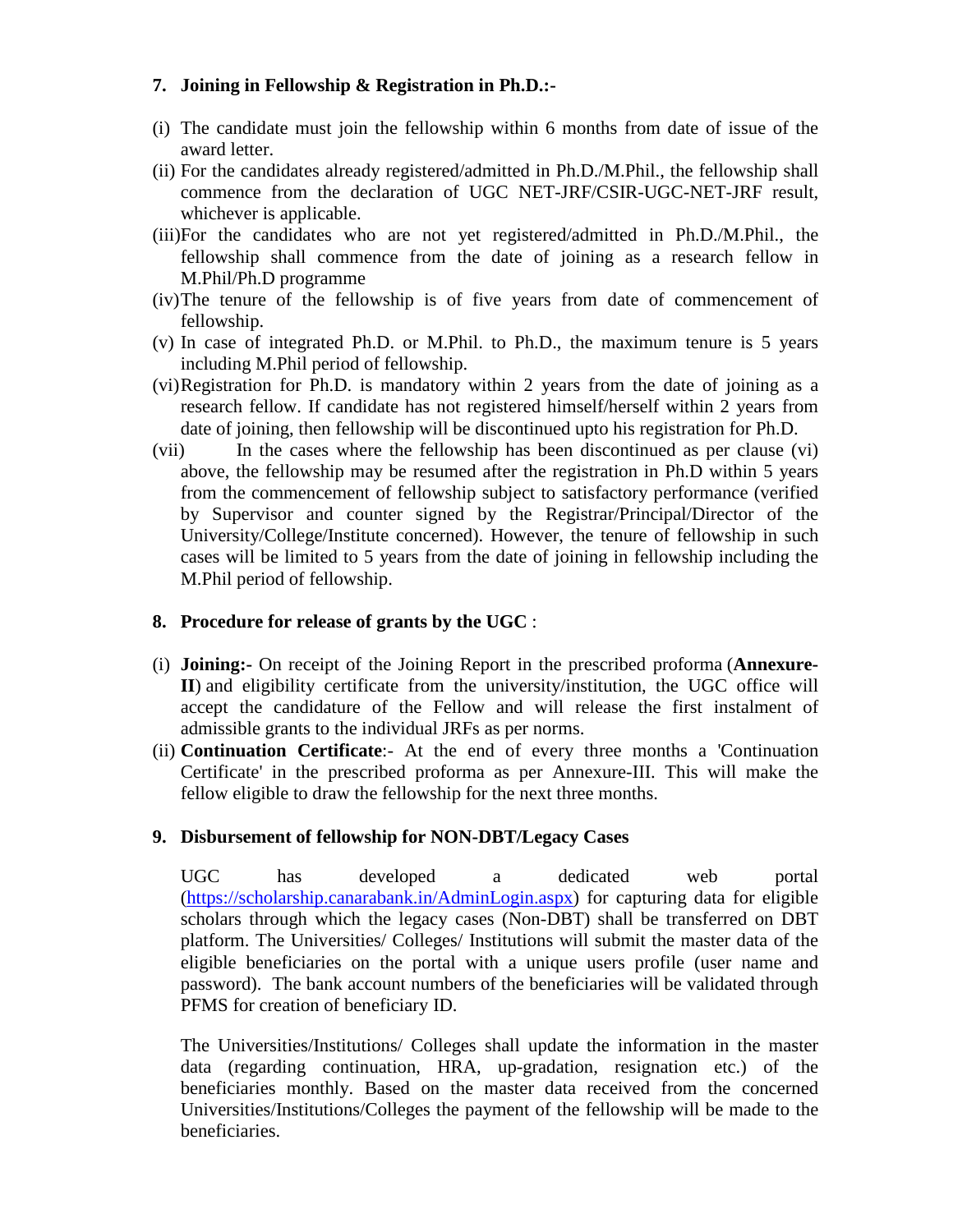# **10. Aadhar Seeding:-**

The Ministry of Human Resource Development, Government of India vide its letter D.No. No18-7/2013-U1A dated  $10^{th}$  June, 2016 has instructed the University Grants Commission that from the financial year 2016-17 onward the Aadhar has been mandatory for **disbur**sement of all Government subsidies/Scholarships/Fellowships which are to be disbursed directly ito the beneficiary's account.

# 11. **Procedure for Commencement of fellowship.**

- (i) Already registered JRFs can avail fellowship from date of declaration of result.
- (ii) The actual payment of fellowship will be made with effect from the date of joining or date of declaration of result, whichever is later.
- (iii)On completion of the above formalities, the Joining Report of the candidate duly signed by the Supervisor/Head of Department is to be sent to the designated branch of Canara Bank through the Registrar/Principal/Director alongwith their attested copy of NET JRF Certificate

## **12. Transfer of the Research Place:**

Transfer of the Research Place should be done by university concerned under the intimation to UGC and designated agency. Transfer of Research place will be allowed only once during the entire tenure.

#### **13. Resignation from the Fellowship:**

Resignation of the candidate will be forwarded by the concerned university to the UGC designated agency under intimation to the UGC office.

- **Departmental Assistance will not be given under the DBT disbursal mode.**
- **Fellowship/scholarship shall be disbursed once in every 3 months.**

#### **14. Procedure For Monitoring The Progress Of The Scheme**:-

- (i) The performance of the Junior or Senior Fellow is monitored by their respective supervisor/guide and reflected in the yearly progress report submitted to the University for submission to the UGC office. (**Annexure VI**).
- (ii) On completion of first two years of award, the fellow may apply to the department/university concerned for the up gradation of SRF. For this a three member committee will be constituted with a Supervisor, Head of the Department and External Expert subject expert to evaluate the research work. The Minutes of the Constitution of Committee and recommendation of the Committee for up gradation may be sent to University Grants Commission. Therefore, the fellow will be upgraded and designated as SRF.(**Annexure- VII**). The recommendation of the Committee in the prescribed proforma may be submitted to UGC designated agency. The approval from UGC for up gradation is not mandatory.
- (iii)The fellowship may be terminated at any time during the tenure and the decision of the Commission will be final and binding. The tenure of the fellowship is for five years from the date of joining, subject to satisfactory progress report of the Fellow or submission of Ph.D. thesis, whichever is earlier. No extension is permissible beyond the total tenure of five years and the awardee ceases to be a UGC JRF/SRF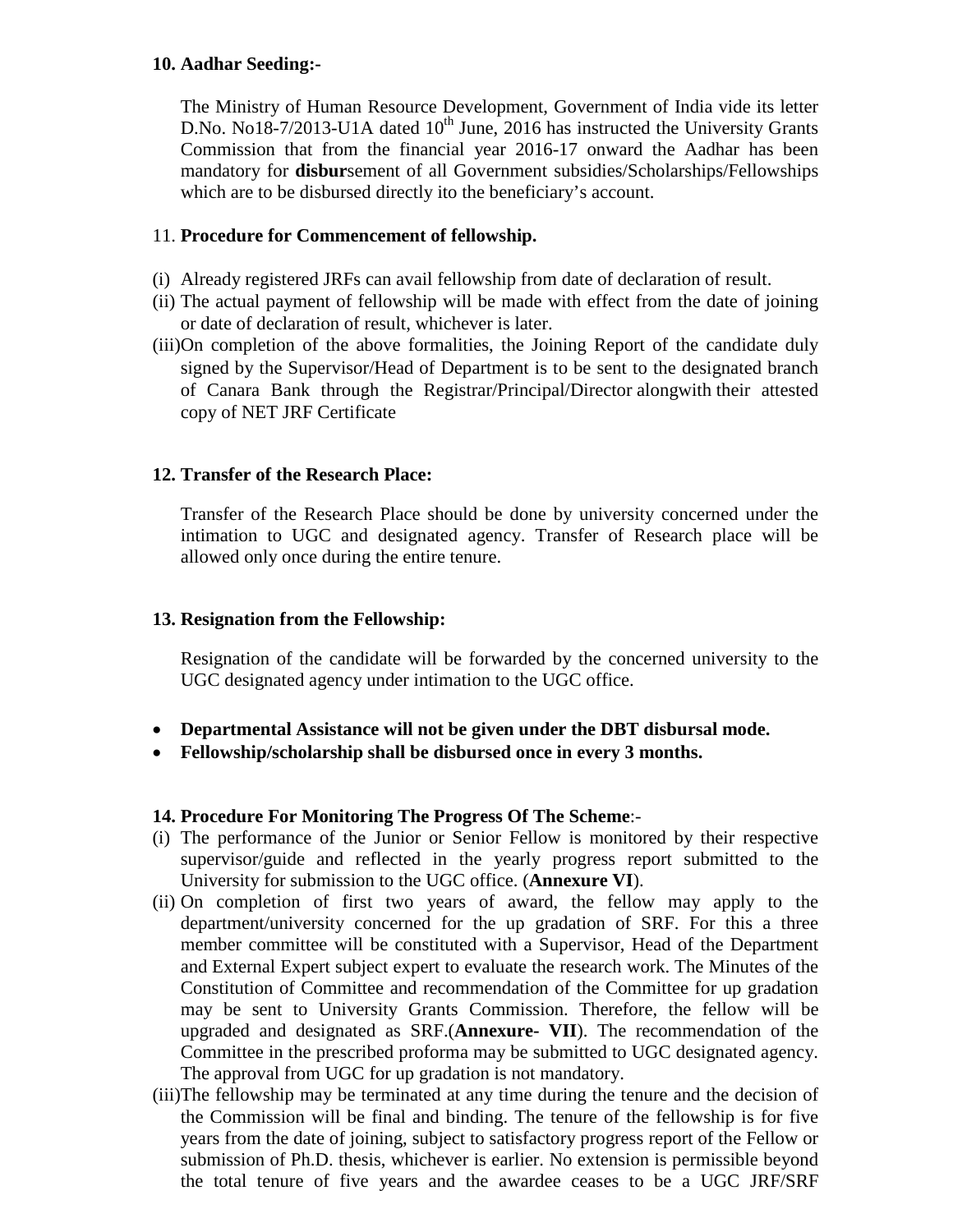immediately after expiry of the due date. Any claim/reference to this effect will be illegal and the individual may have to face disciplinary action for such an act.

# **Feedback:**

- For every Fellowship/Scholarship scheme of UGC the beneficiary will have to submit a feedback in form of the report on the research work done.
- After completion of the Research Work the student will submit his/her research work in the INFLIBNET repository along with the research papers published. For Doctoral Fellowships at least 2 Research Papers(1 National and 1 international), 1 National/International publication at the time of upgradation and 1 National/International Publication by the end of the tenure must be submitted.

## **Note: The last 2 instalments will be released only after submission of the feedback and Research work in the Repository.**

# **15. Gap Period:**

The gap period for continuation from M.Phil to Ph.D. under Doctoral Fellowship schemes shall be 1 year. However the total tenure of fellowship will remain for five years.

#### **Paid Assignment/Job:**

• The fellow shall not undertake any paid assignment during the tenure of the fellowship (Except in case of leave without fellowship upto one academic year during the entire tenure).

#### **OTHER CONDITIONS**

The Fellow, with the consent of the guide/head of department, may assist the university/institution in its academic work, including tutorials, evaluation of the test papers, laboratory demonstration, supervision of fieldwork, library activities like group seminars and symposia, provided such work is not likely to hinder the research programmes on hand. The total amount of time to be spent on such activities should not exceed ten hours a week.

#### **CANCELLATION OF AWARD**

The fellowship is liable to cancellation in case of:

- Registration not within two years from date of joining.
- Misconduct:
- Unsatisfactory progress of research work/failure in any examination related to M.Phil/Ph.D. or,
- He/She is found ineligible later.
- Any false information furnished by the applicant or any fraudulent activity by the Scholar/Fellow/Research Awardees shall lead to Penal action against him/her.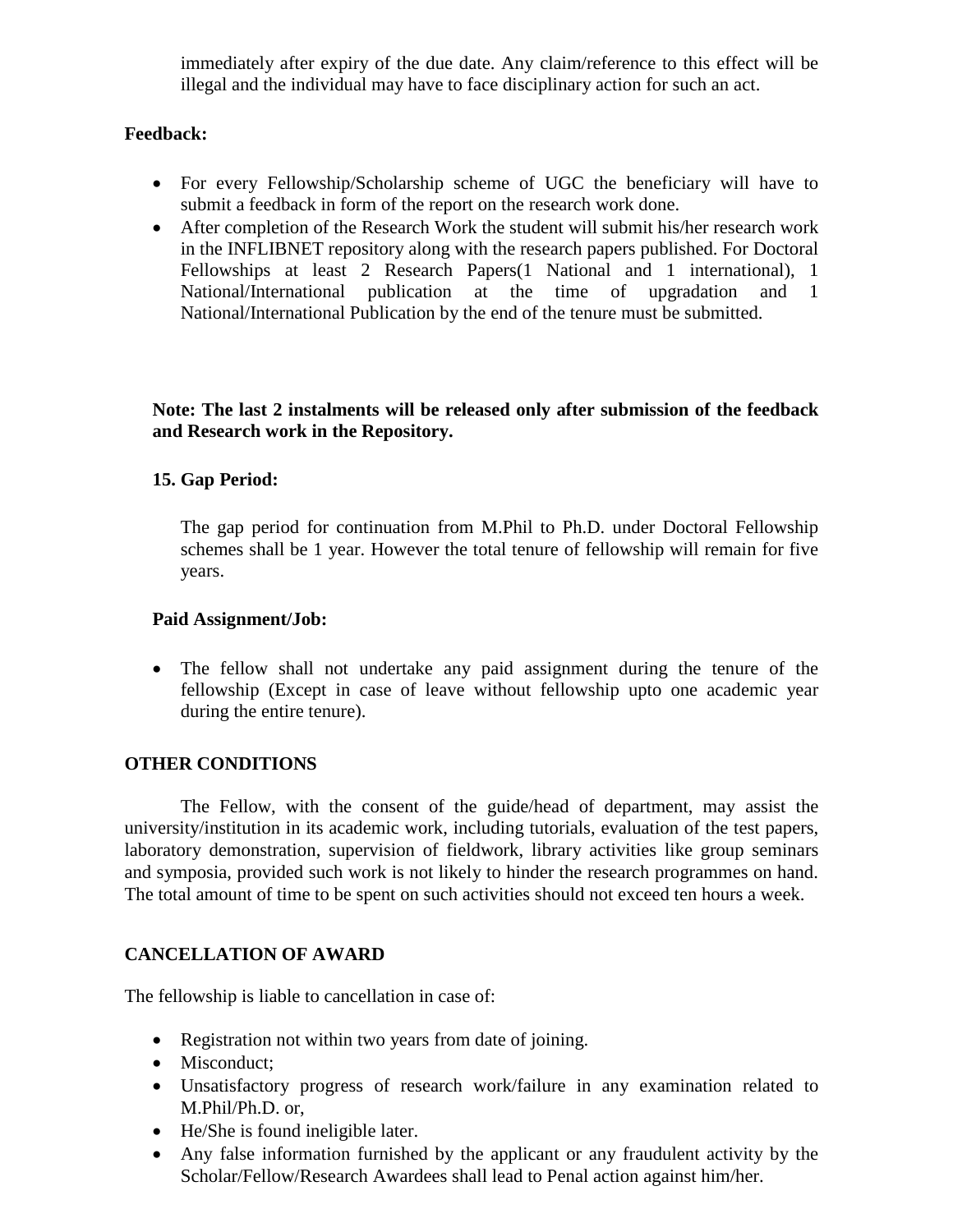#### **ANNEXURE- I**

# **H. R. A. Certificate**

# **Certificate No. 1**

| w.e.f.<br>Registrar                                                                 |
|-------------------------------------------------------------------------------------|
| <b>OR</b>                                                                           |
| <b>Certificate No. 2</b>                                                            |
|                                                                                     |
| Staying independently and, therefore, is eligible to draw House Resent Allowance of |

# **Registrar**

#### OR **Certificate No. 3**

|                                                                                    | Registrar |
|------------------------------------------------------------------------------------|-----------|
| charged from him/her.                                                              |           |
|                                                                                    |           |
| single-seated flat-type accommodation as recommended by the Commission. Hostel fee |           |
| Provided accommodation in the hostel. However, he/she could not be provided with   |           |
|                                                                                    |           |

If, as a result of a check or audit objection, some irregularity is noticed at a later stage, action will be taken to refund, adjust or regularize the objected amount.

| <b>Signature of Awardee</b> | <b>Head of Department</b> | <b>Registrar/Principal/Director</b> |
|-----------------------------|---------------------------|-------------------------------------|
|                             | (Seal)                    | (Seal of University/Institution)    |
|                             |                           |                                     |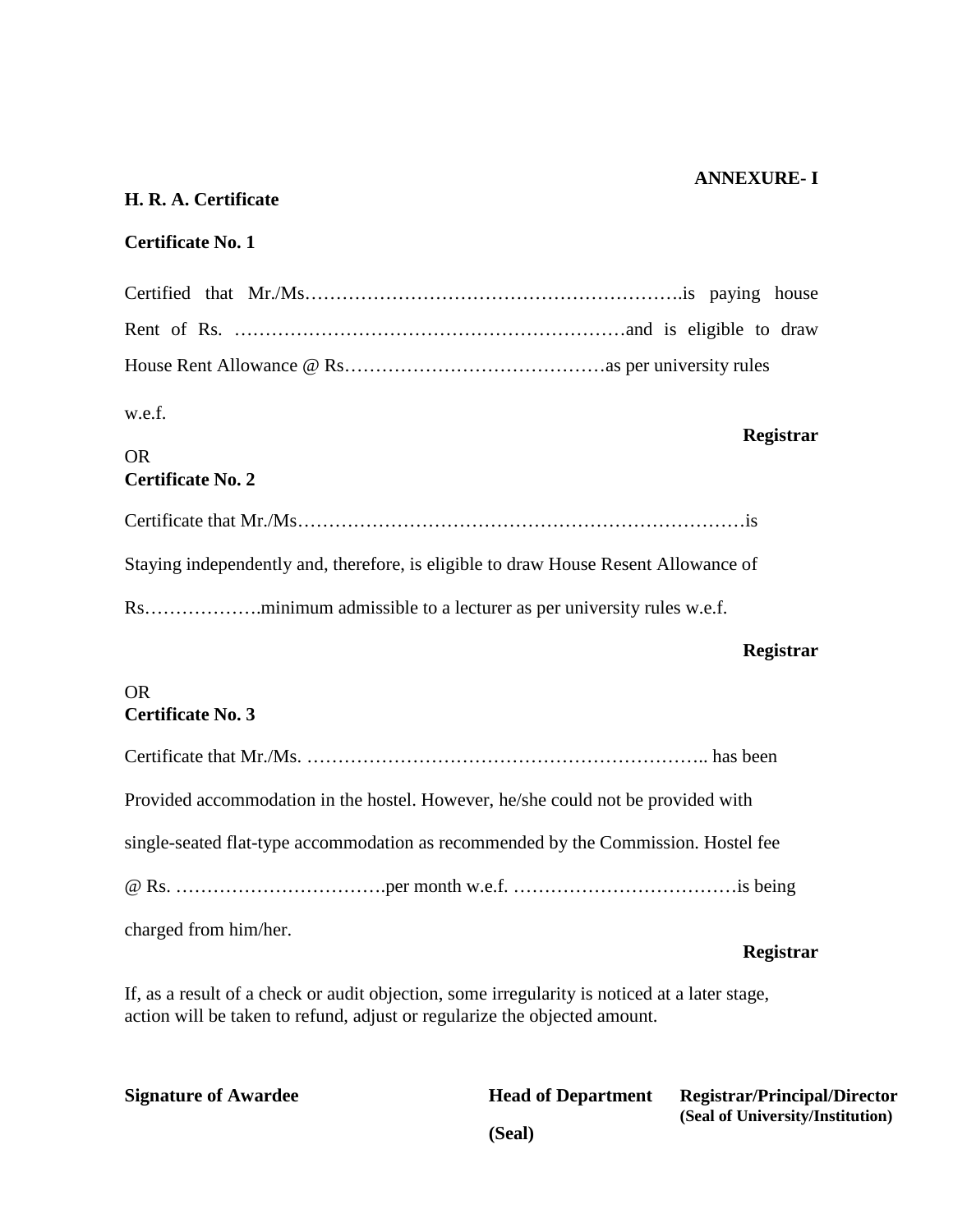**N.B:** For any correspondence in this regard, the Commission's letter number and date may please be quoted without fail.

#### **ANNEXURE-II**

# **UNIVERSITY GRANTS COMMISSION SELECTION & AWARDS BUREAU BAHADURSHAH ZAFAR MARG NEW DELHI- 110 002.**

#### **JOINING REPORT**

# **AWARD OF JUNIOR RESEARCH FELLOWSHIP IN SCIENCES, HUMANITIES AND SOCIAL SCIENCES**

Name of Awardee:

National Eligibility Test Date (Attested Copy to be enclosed):

This is to certify that ……………………………………………..has joined the Department of

………………………………….for doing …M.Phil/Ph.D.…………………..under the above scheme of the

University Grants Commission with effect from …………………(F.N./A.N.). He/She will be

Provided with all necessary facilities during his/her tenure of award. The terms and conditions of

the offer are acceptable to the awardee. His/her date of registration to the M.Phil/Ph.D. is ……………….for already registered candidate.

Also certified that the Fellow shall not accept/hold any emoluments, paid or otherwise, or receive emoluments, salary, stipend etc. ,from any other source during the tenure of the award.

| <b>Signature of Awardee</b> | <b>Supervisor</b> | <b>Head of Department</b> | <b>Registrar/Principal/Director</b> |
|-----------------------------|-------------------|---------------------------|-------------------------------------|
|                             | (Seal)            | (Seal)                    | (Seal of University/Institution)    |
| <b>Contact No.:</b>         |                   |                           |                                     |
| e-mail:                     |                   |                           |                                     |
| Bank A/c No.                |                   |                           |                                     |
| <b>IFSC Code:</b>           | <b>MICR Code:</b> |                           |                                     |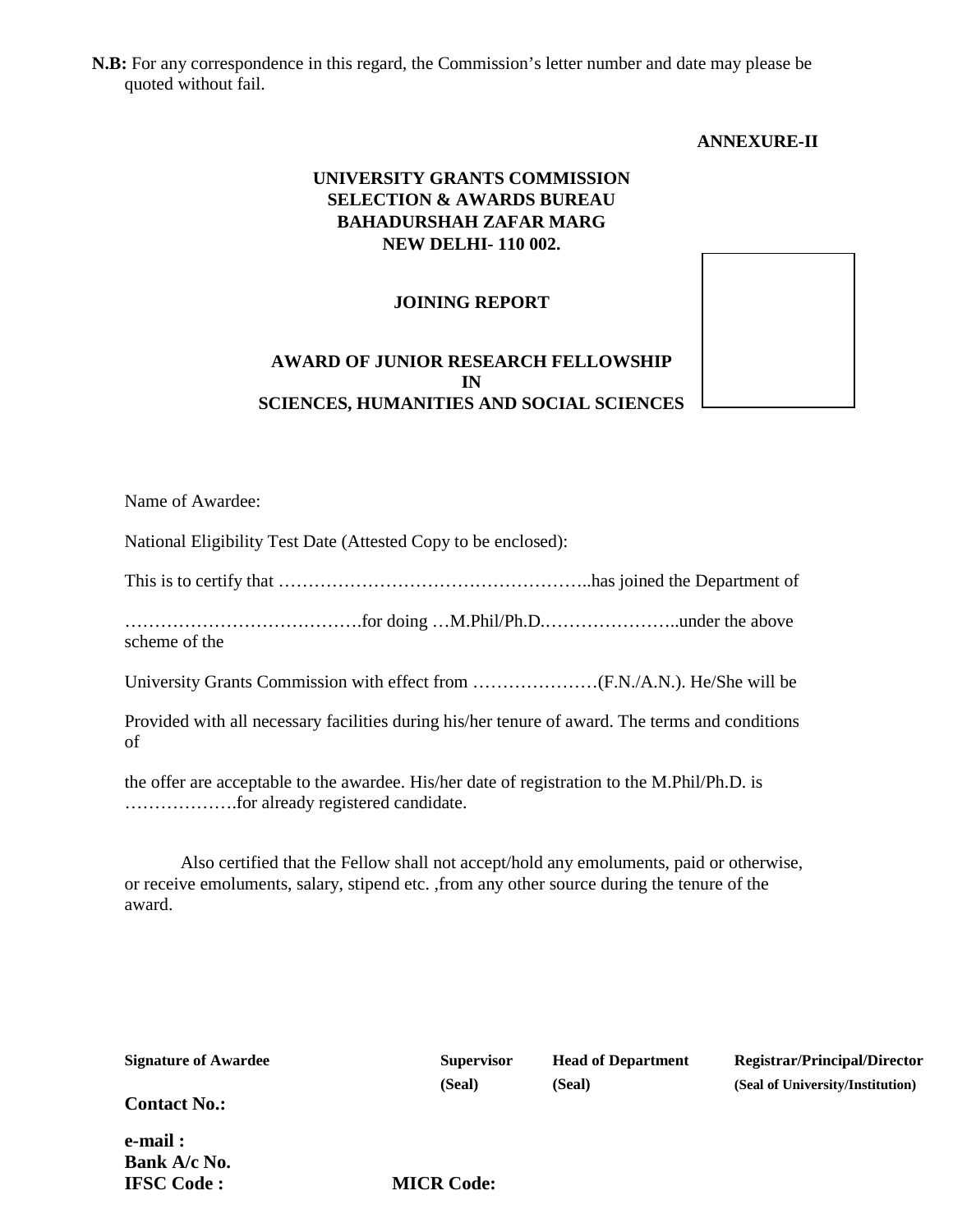**ANNEXURE-III**



#### UNIVERSITYGRANTSCOMMISSION BAHADURSHAH ZAFAR MARG NEW DELHI –110002

#### **SA-I SECTION**

#### **CONTINUATION CERTIFICATE**

**JRF in Science, Humanities & Social Sciences**

This is to certifythat

hascontinuouslyworkingintheDepartment

in the subject under the above scheme for thequarterfrom to \_.

Signature Date Name ofthe

Signature Date Head of theDeptt.

Signature Date Registrar/ *Awardee*

Director/Principal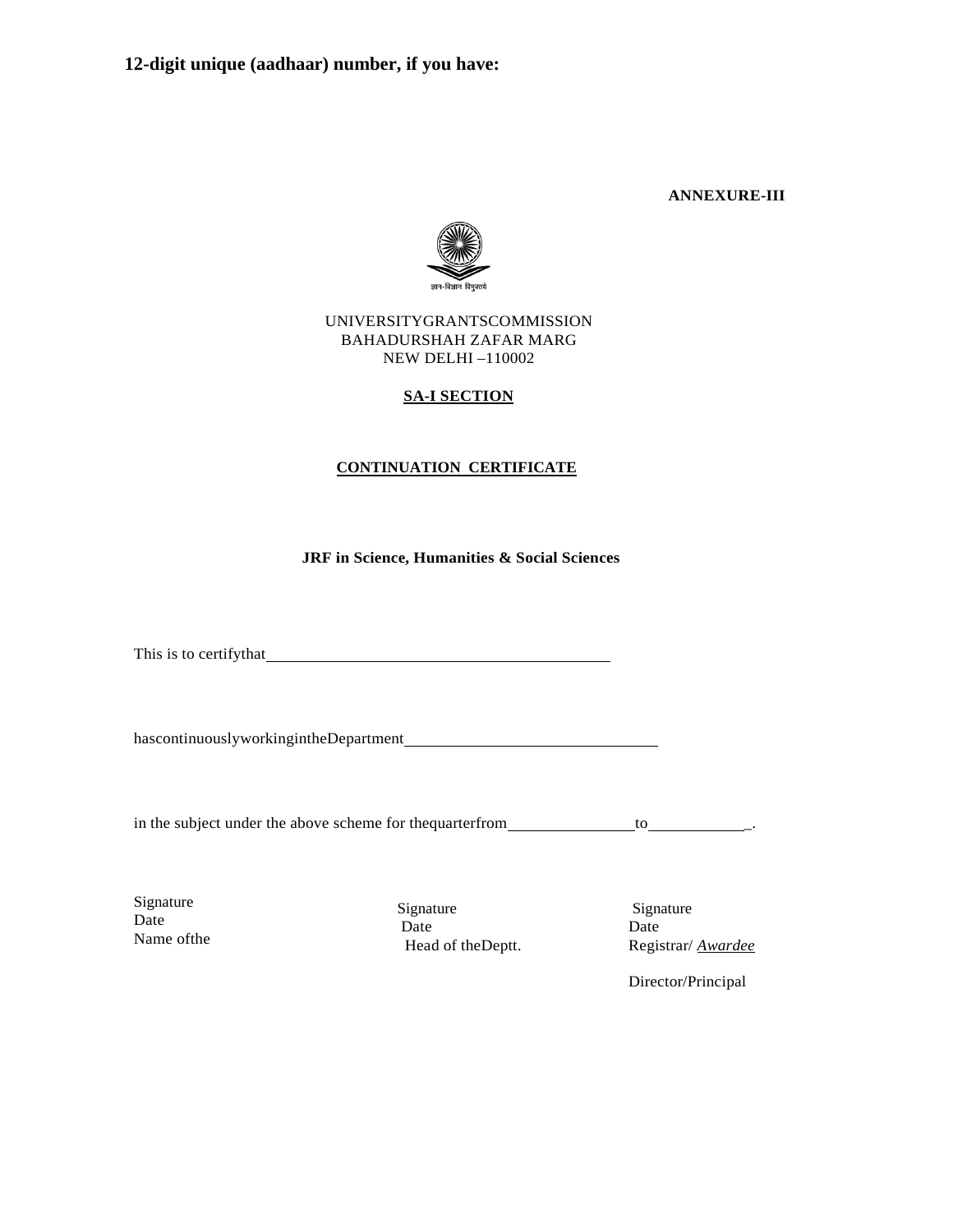#### **ANNEXURE-IV**

# **UNIVERSITY GRANTS COMMISSION SELECTION & AWARDS BUREAU BAHADURSHAH ZAFAR MARG NEW DELHI- 110 002.**

# **FORM FOR SUBMISSION ACCOUNTS OF CONTINGENCY GRANTS AND UTILISATION CERTIFICATE W.E.F……………**

| 1. Name of Awardee                                              |             |
|-----------------------------------------------------------------|-------------|
| 2. Code Number                                                  |             |
| 3. Name of the scheme under which<br>He/she is working          |             |
| 4. Period for which the account of<br>Contingency grant relates | ٠           |
| 5. Expenditure                                                  |             |
|                                                                 | AmountDated |

|                               | a)Books and allied items<br>b)Typing                                                   |
|-------------------------------|----------------------------------------------------------------------------------------|
|                               |                                                                                        |
| c)<br>$\mathbf{d}$<br>e)<br>f | Stationery<br>Postage<br>Chemical and electrical/electronicsgoods<br>Travel/field work |
|                               | 6. Period for which the contingency<br>Grant is payable                                |
|                               |                                                                                        |
|                               |                                                                                        |
|                               | Rssanctioned vide<br>Commission                                                        |
|                               |                                                                                        |
|                               | purpose for which it was sanctioned in accordance with the terms and conditions laid   |
|                               | down by the University Grants Commission for utilization of contingency grant.         |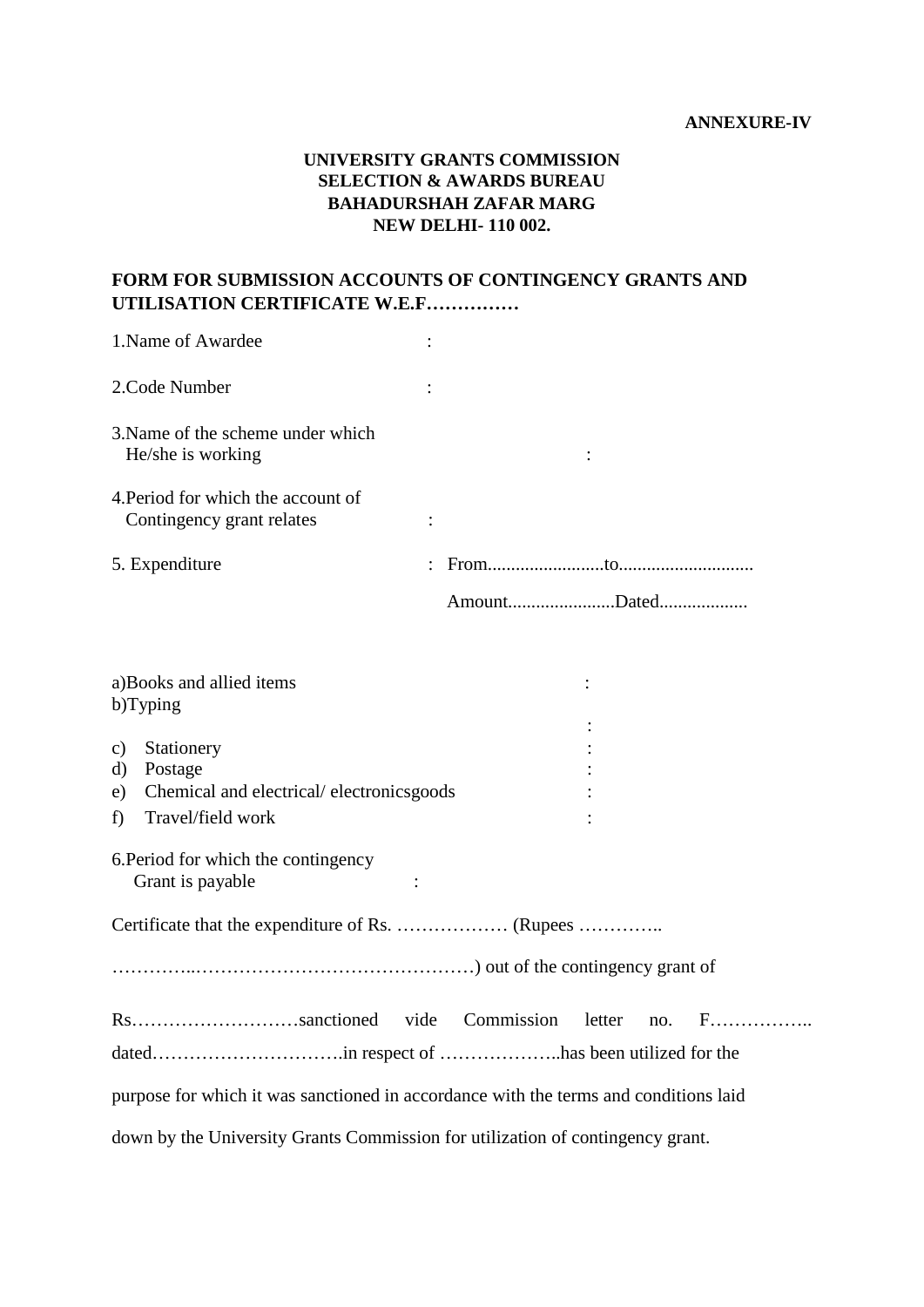**If, as a result of a check or audit objection, some irregularity is noticed at a later stage, action will be taken to refund/adjust or regularize the objected amount.**

**Signature of Awardee Head of Department Registrar/Principal/Director (Seal) (Seal of University/Institution)**

**N.B:** For any correspondence in this regard, the Commission's letter number and date may please be quoted without fail.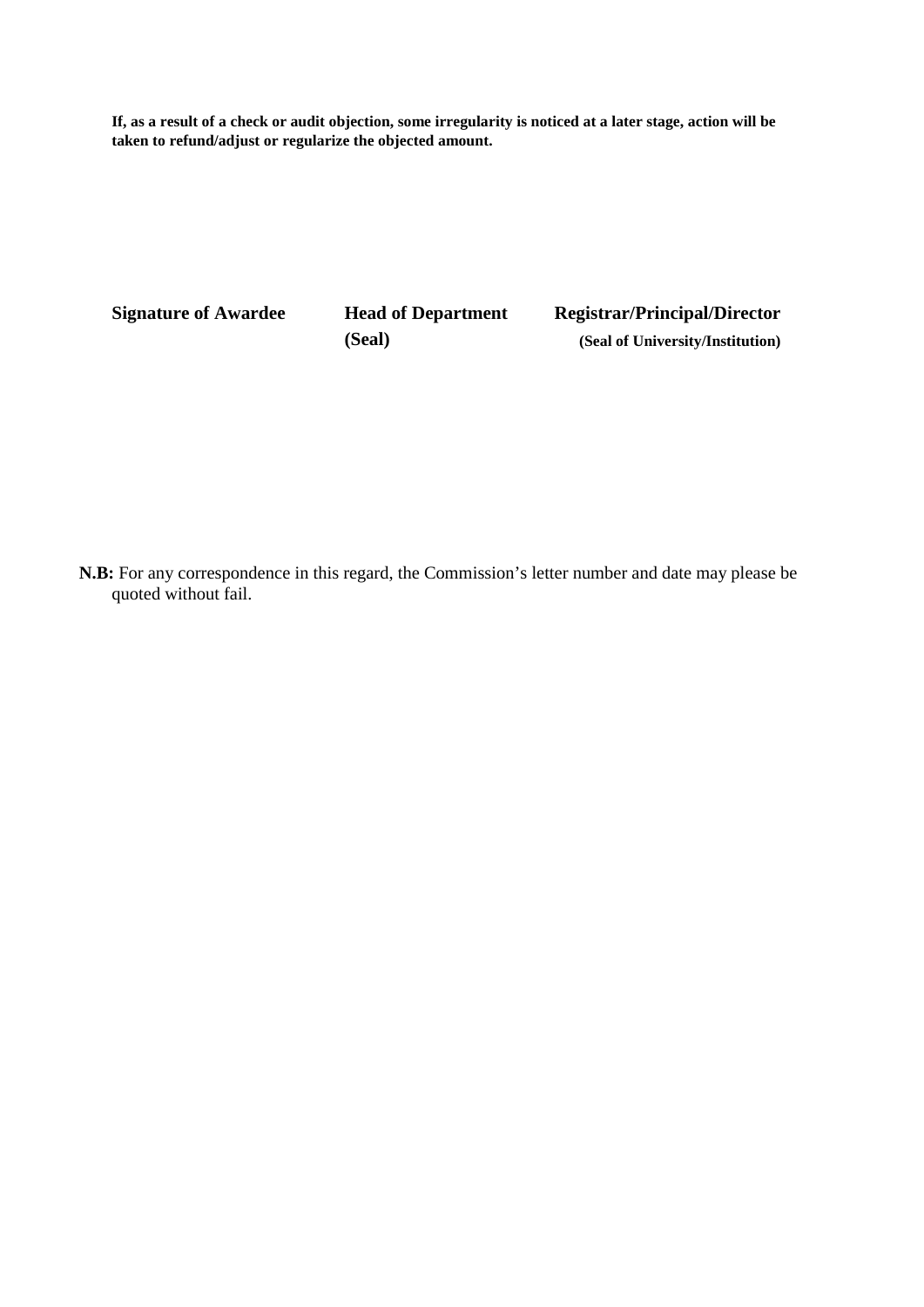#### **ANNEXURE-VI**

# **UNIVERSITY GRANTS COMMISSION SELECTION & AWARDS BUREAU BAHADURSHAH ZAFAR MARG NEW DELHI- 110 002.**

## **YEARLY PROGRESS REPORT FOR THE PERIOD W.E.F. ………………**

1.Name of Fellow:

2.Number and date of award letter:

3.Details of Research:

a.Topic of research:

b.Is the Fellow working on the topic for the award of doctorate degree?

c.If so, the date of resignation with the university:

4.Date of commencement of research:

a.At the University:

b.Under the UGC Fellowship :

5.Total number of working days during the period:

6.Number of days the Fellow remained on leave (with dates):

a.With fellowship, number of days:

From …………………………to………………………..

b.Without Fellowship, number of days: From………………………….to………………………..

7.Number days the Fellow remained out of station for fieldwork/travel with dates and place visited:

a.Number of days………………………from…………………..to………………..

b.places visited:

8.Number of days the fellow remained present at the university/college:

9.Published during the period under report:

Title of the article/paper (please enclose reprint of each):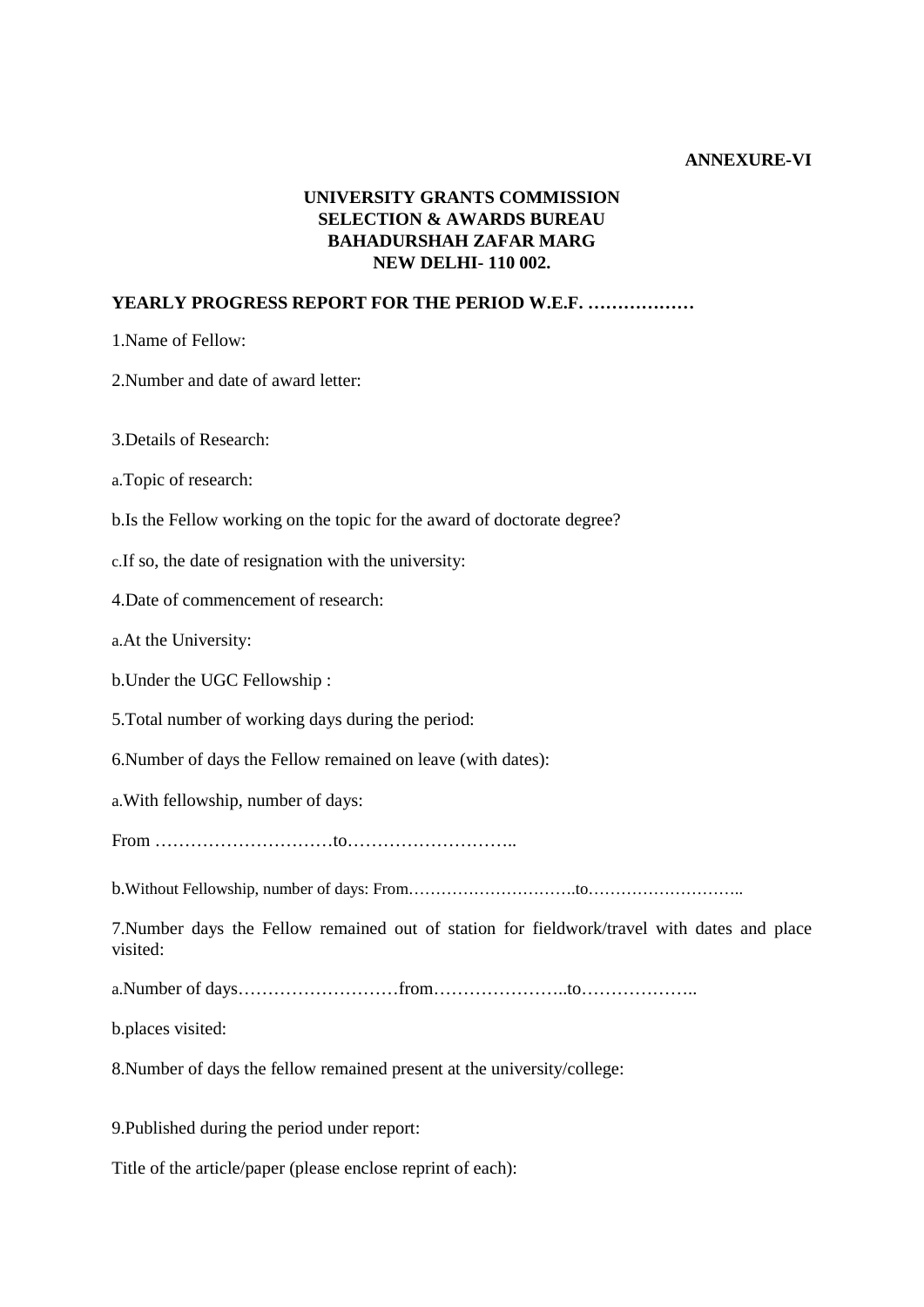10.Title of monograph written during the period under report: Teaching work done during the period under report:

a.Number of periods taken per week at B.Sc.(Engg.)/B.Tech./B.E. level:

b.Number of periods taken per week at M.E./M.Sc./Engg/M.Tech. level:

11.A detailed account of the work done during the period (a separate sheet may be attached for the purpose):

12.Comments of the supervisor on the progress of the research work during the period under report:

**Signature of Awardee Head of Department Registrar/Principal/Director (Seal) (Seal of University/Institution)**